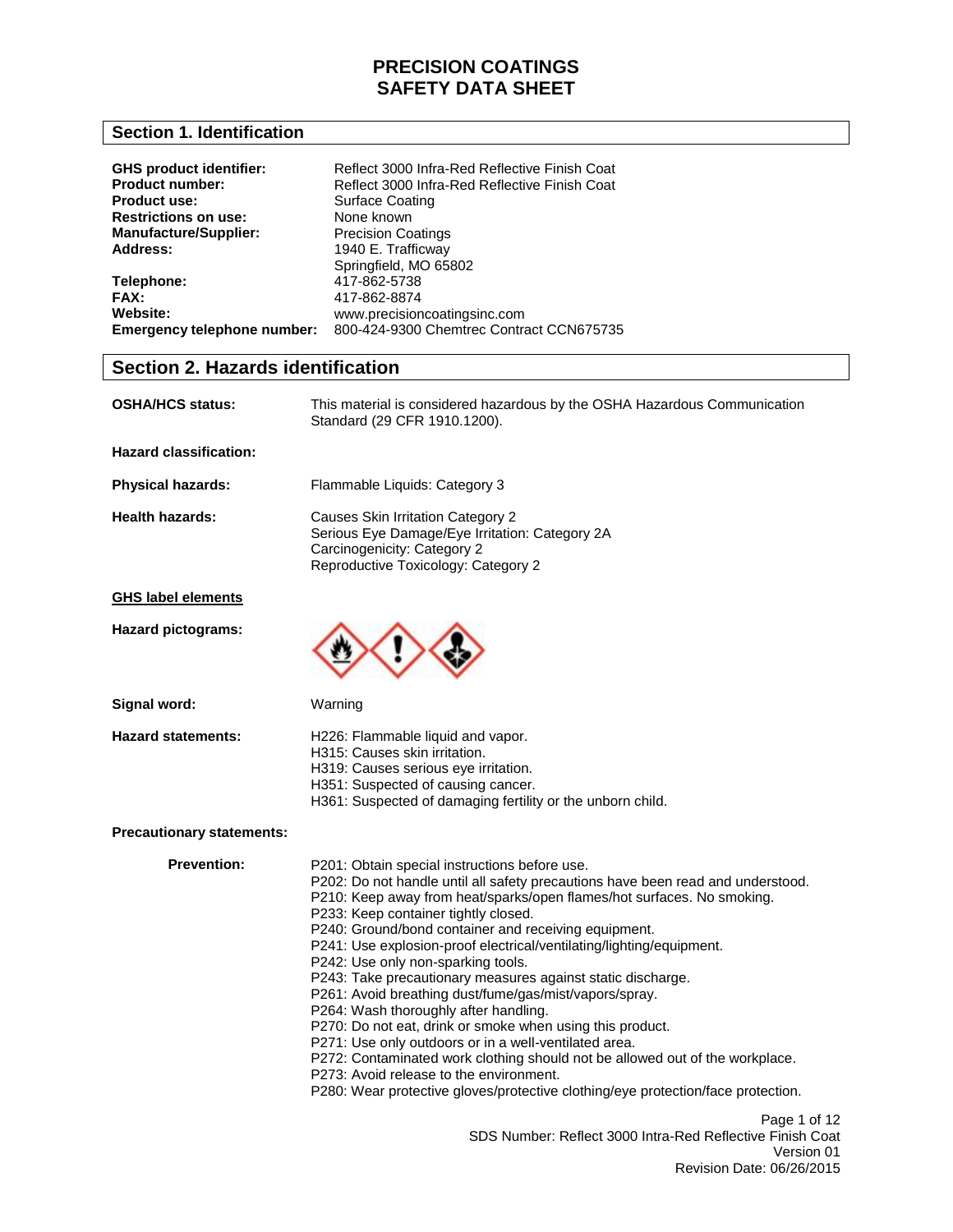| Response:                                     | P370+P378: In case of fire; Use water spray, carbon dioxide, dry chemical or alcohol<br>foam for extinction.<br>P303+P361+P353: IF ON SKIN (or hair): Take off immediately all contaminated<br>clothing. Rinse skin with water/shower.<br>P363: Wash contaminated clothing before reuse.<br>P304+P340: IF INHALED: Remove person to fresh air and keep comfortable for<br>breathing.<br>P305+P351+P338: IF IN EYES: Rinse cautiously with water for several minutes.<br>Remove contact lenses, if present and easy to do. Continue rinsing.<br>P332+P313: If skin irritation occurs: Get Medical advice/attention.<br>P337+P313: If eye irritation persists: Get medical advice/attention.<br>P308+P313: IF exposed or concerned: Get medical advice/attention. |
|-----------------------------------------------|-----------------------------------------------------------------------------------------------------------------------------------------------------------------------------------------------------------------------------------------------------------------------------------------------------------------------------------------------------------------------------------------------------------------------------------------------------------------------------------------------------------------------------------------------------------------------------------------------------------------------------------------------------------------------------------------------------------------------------------------------------------------|
| Storage:                                      | P403+P233: Store in a well-ventilated place. Keep container tightly closed.<br>P235: Keep cool.<br>P405: Store locked up.                                                                                                                                                                                                                                                                                                                                                                                                                                                                                                                                                                                                                                       |
| Disposal:                                     | P501: Dispose of contents/container to an appropriate treatment and disposal facility<br>in accordance with applicable laws and regulations, and product characteristics at<br>time of disposal.                                                                                                                                                                                                                                                                                                                                                                                                                                                                                                                                                                |
| Hazard(s) not otherwise<br>classified (HNOC): | None known.                                                                                                                                                                                                                                                                                                                                                                                                                                                                                                                                                                                                                                                                                                                                                     |

# **Section 3. Composition / Information on Ingredients**

| <b>Components</b>                                                                                              | CAS#       | <b>Percent</b> |
|----------------------------------------------------------------------------------------------------------------|------------|----------------|
| Parachlorobenzotrifluoride                                                                                     | 98-56-6    | 75-80          |
| Titanium dioxide*                                                                                              | 13463-67-7 | $0 - 20$       |
| Aluminum hydroxide*                                                                                            | 21645-51-2 | $0 - 3$        |
| Silica dioxide, amorphous*                                                                                     | 7631-86-9  | $0 - 3$        |
| Carbon black*                                                                                                  | 1333-86-4  | $0 - 3$        |
| Aluminum powder*                                                                                               | 7429-90-5  | $0 - 3$        |
| Acrylic polyol                                                                                                 | none       | $15 - 25$      |
| *Titanium dioxide; aluminum hydroxide; silicone dioxide, amorphous; carbon black and aluminum powder are bound |            |                |

within the product matrix.

# **Section 4. First aid measures**

| <b>Eye Contact:</b>  | Immediately flush eyes with plenty of water, occasionally lifting the upper and lower<br>eyelids. Check for and remove any contact lenses. Continue to rinse for at least 10<br>minutes. In case of irritation form airborne exposure, move to fresh air. Get medical<br>attention promptly.                                                                                                                                                                                                                                                                                                                                                  |
|----------------------|-----------------------------------------------------------------------------------------------------------------------------------------------------------------------------------------------------------------------------------------------------------------------------------------------------------------------------------------------------------------------------------------------------------------------------------------------------------------------------------------------------------------------------------------------------------------------------------------------------------------------------------------------|
| <b>Skin Contact:</b> | Flush contaminated skin with plenty of water. Remove contaminated clothing and shoes.<br>Continue to rinse for at least 10 minutes. Get medical attention. Wash clothing before<br>reuse. Clean shoes thoroughly before reuse.                                                                                                                                                                                                                                                                                                                                                                                                                |
| Inhalation:          | Remove to fresh air and keep at rest in a position comfortable for breathing. If it is<br>suspected that gas or vapor is still present, the rescuer should wear an appropriate mask<br>of self – contained breathing apparatus. If not breathing, if breathing is irregular or if<br>respiratory arrest occurs, provide artificial respiration or oxygen by trained personnel. It<br>may be dangerous to the person providing aid to give mouth-to-mouth resuscitation. Get<br>medical attention. If necessary, call a poison center immediately. Maintain an open airway.<br>Loosen tight clothing such as a collar, tie, belt or waistband. |
| Ingestion:           | Wash out mouth with water. Remove dentures if any. Get medical attention if symptoms<br>occur. Never give anything by mouth to an unconscious person. If unconscious, place in<br>recovery position and get medical attention immediately.                                                                                                                                                                                                                                                                                                                                                                                                    |
|                      | Page 2 of 12<br>SDS Number: Reflect 3000 Intra-Red Reflective Finish Coat                                                                                                                                                                                                                                                                                                                                                                                                                                                                                                                                                                     |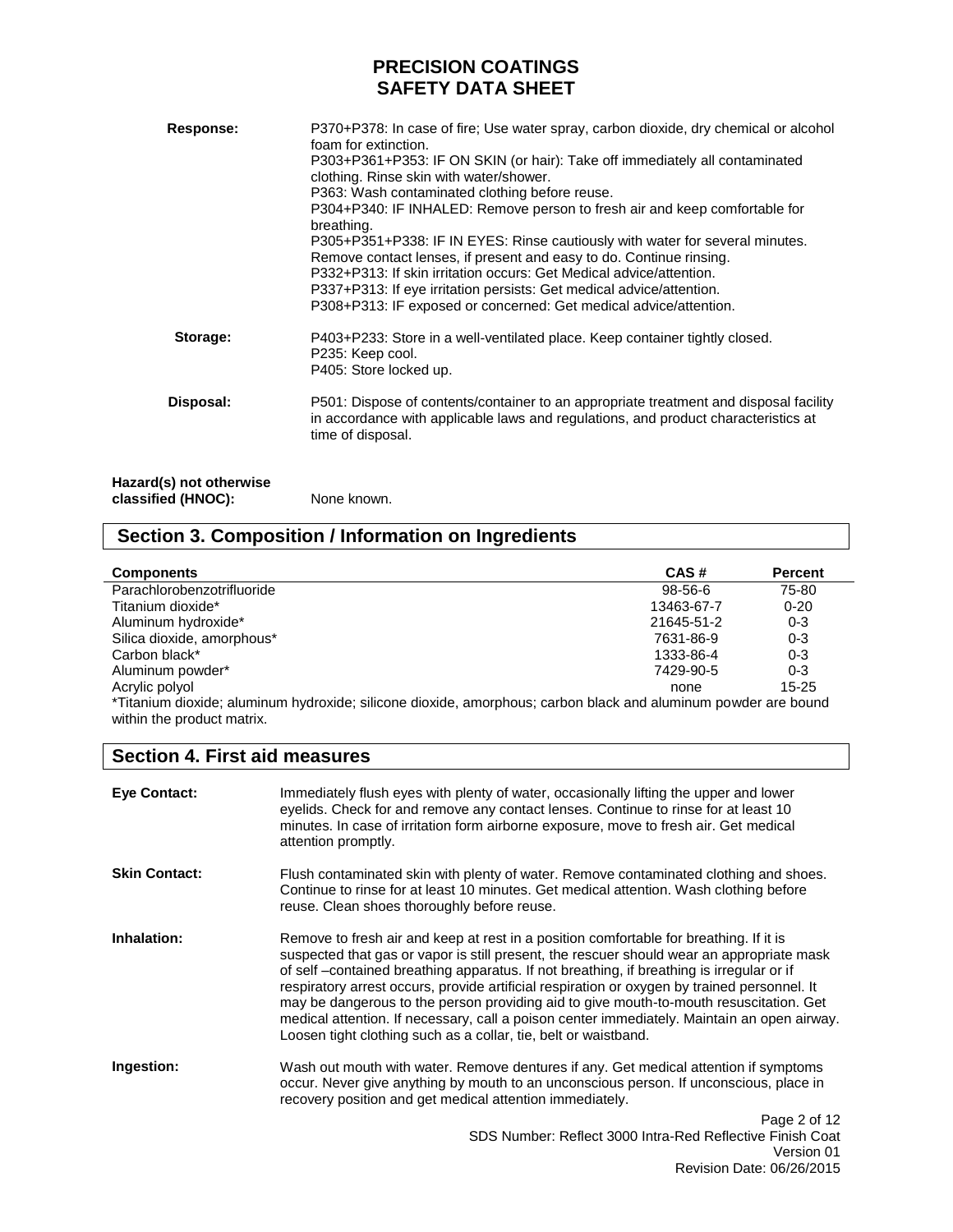### **Most important symptoms/effects, acute**

| <b>Potential acute health</b><br>effects                                                                |                                                                                                                                                                                                                                                                                                                             |
|---------------------------------------------------------------------------------------------------------|-----------------------------------------------------------------------------------------------------------------------------------------------------------------------------------------------------------------------------------------------------------------------------------------------------------------------------|
| Eye contact:                                                                                            | Causes serious eye irritation.                                                                                                                                                                                                                                                                                              |
| <b>Skin contact:</b>                                                                                    | Causes skin irritation.                                                                                                                                                                                                                                                                                                     |
| <b>Inhalation:</b>                                                                                      | Harmful if inhaled. Can cause central nervous system (CNS) depression. May cause<br>drowsiness and dizziness.                                                                                                                                                                                                               |
| Ingestion:                                                                                              | Can cause central nervous system (CNS) depression. Irritating to mouth and stomach.                                                                                                                                                                                                                                         |
| Over-exposure<br>signs/symptoms                                                                         |                                                                                                                                                                                                                                                                                                                             |
| Eye contact:                                                                                            | Adverse symptoms may include the following:<br>pain or irritation.<br>Watering<br>Redness                                                                                                                                                                                                                                   |
| <b>Skin contact:</b>                                                                                    | Adverse symptoms may include the following:<br>irritation<br>redness                                                                                                                                                                                                                                                        |
| Inhalation:                                                                                             | Adverse symptoms may include the following:<br>nausea or vomiting<br>headache<br>drowsiness/fatigue<br>dizziness/vertigo<br>unconsciousness                                                                                                                                                                                 |
| Ingestion                                                                                               | Adverse symptoms may include the following:<br>nausea or vomiting                                                                                                                                                                                                                                                           |
| Indication of<br>immediate medical<br>attention and special<br>treatment needed, if<br><u>necessary</u> |                                                                                                                                                                                                                                                                                                                             |
| Notes to physician:                                                                                     | Not available                                                                                                                                                                                                                                                                                                               |
| <b>Specific treatments:</b>                                                                             | Treat symptomatically and supportively.                                                                                                                                                                                                                                                                                     |
| <b>Protection of first-</b><br>aiders:                                                                  | No action shall be taken involving any personal risk or without suitable training. If it is<br>suspected that gas or vapor is still present, the rescuer should wear an appropriate mask<br>or self-contained breathing apparatus. It may be dangerous to the person providing aid to<br>give mouth-to-mouth resuscitation. |

## **Section 5. Fire-fighting measures**

**Suitable extinguishing media: Unsuitable extinguishing** 

Use dry chemical, carbon dioxide, water spray (fog) or foam.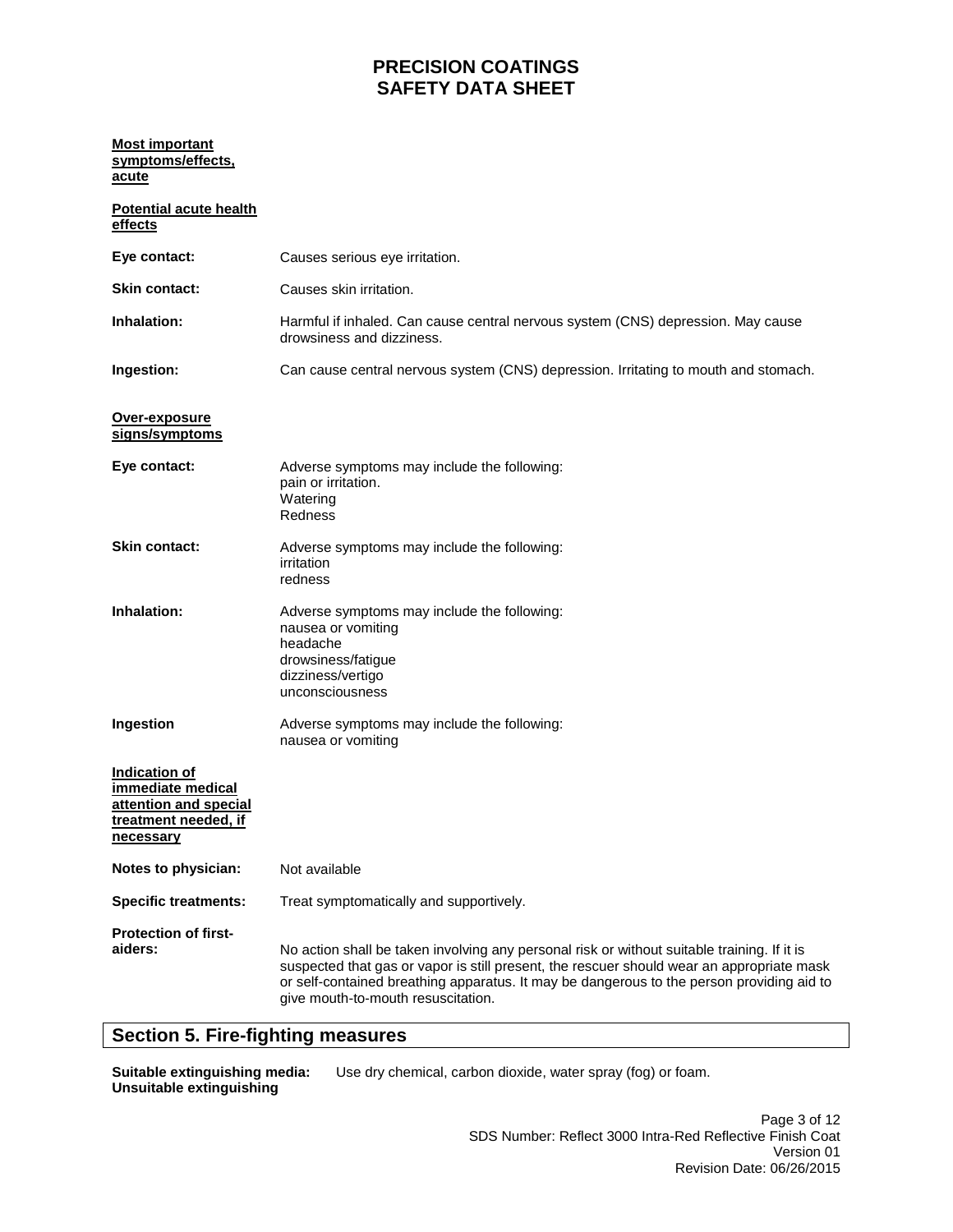| media:<br>Special hazards arising from | Do not use water jet.                                                                                                                                                                                                                                                                                                                                                                                                     |  |
|----------------------------------------|---------------------------------------------------------------------------------------------------------------------------------------------------------------------------------------------------------------------------------------------------------------------------------------------------------------------------------------------------------------------------------------------------------------------------|--|
| the substance or mixture:              | Flammable liquid and vapor. In a fire or if heated, a pressure increase will<br>occur and the container may burst, with the risk of a subsequent explosion.<br>The vapor/gas is heavier than air and will spread along the ground. Vapors<br>may accumulate in low or confined areas or travel a considerable distance to a<br>source of ignition and flash back. Runoff to sewer may create fire or explosion<br>hazard. |  |
| <b>Hazardous thermal</b>               |                                                                                                                                                                                                                                                                                                                                                                                                                           |  |
| decomposition products:                | Decomposition products may include the following materials:<br>carbon dioxide, carbon monoxide, smoke, oxides of nitrogen.                                                                                                                                                                                                                                                                                                |  |
| Special protective actions for         |                                                                                                                                                                                                                                                                                                                                                                                                                           |  |
| fire-fighters:                         | Cool closed containers exposed to fire with water. Do not release runoff from<br>fire to drains or watercourses.                                                                                                                                                                                                                                                                                                          |  |
| Special protective equipment           |                                                                                                                                                                                                                                                                                                                                                                                                                           |  |
| for fire-fighters:                     | Fire-fighters should wear appropriate protective equipment and self contained<br>breathing apparatus with full face piece operated in the positive pressure<br>mode.                                                                                                                                                                                                                                                      |  |

### **Section 6. Accidental release measures**

| <b>Personal precautions,</b><br>protective equipment and<br>emergency procedures |                                                                                                                                                                                                                                                                                                                                                                                                                                                                                                                                                                                                                                                                                                                                                                        |
|----------------------------------------------------------------------------------|------------------------------------------------------------------------------------------------------------------------------------------------------------------------------------------------------------------------------------------------------------------------------------------------------------------------------------------------------------------------------------------------------------------------------------------------------------------------------------------------------------------------------------------------------------------------------------------------------------------------------------------------------------------------------------------------------------------------------------------------------------------------|
| For non-emergency personnel:                                                     | Evacuate surrounding areas. Keep unnecessary and unprotected personnel<br>from entering. Do not touch or walk through spilled material. Shut off all<br>ignition sources. No flares, smoking or flames in hazard area. Avoid breathing<br>vapor or mist. Provide adequate ventilation. Wear appropriate respirator when<br>ventilation is inadequate. Put on appropriate personal protective equipment.                                                                                                                                                                                                                                                                                                                                                                |
| For emergency responders:                                                        | If specialized clothing is required to deal with the spillage, take note of any<br>information in Section 8 on suitable and unsuitable materials. See also the<br>information in "For non-emergency personnel".                                                                                                                                                                                                                                                                                                                                                                                                                                                                                                                                                        |
| <b>Environmental precautions:</b>                                                | Avoid dispersal of spilled material and runoff and contact with soil, waterways,<br>drains and sewers. Inform the relevant authorities if the product has caused<br>environmental pollution (sewers, waterways, soil or air).                                                                                                                                                                                                                                                                                                                                                                                                                                                                                                                                          |
| Methods and material for<br>containment and cleaning up:                         | Eliminate sources of ignition. Absorb spill with inert material (e.g. dry sand or<br>earth), then place in a chemical waste container. Avoid runoff into storm<br>sewers and ditches which lead to waterways. Use only non-combustible<br>material for clean-up. Recover by pumping (use explosion proof or hand<br>pump). Use clean, non-sparking tools to collect absorbed materials. Eliminate<br>all ignition sources. Prevent additional discharge of material is able to do so<br>safely. Do not touch or walk through spilled material. Collect spilled materials<br>for disposal. Wear appropriate personal protective equipment (see Section 8)<br>Exposure controls/personal protection). Evacuate unnecessary personnel. Do<br>not apply water to the leak. |

# **Section 7. Handling and storage**

**Precautions for safe handling:** Do not handle until all safety precautions have been read and understood. Do not get in eyes or on skin or clothing. Persons with a history of skin sensitization should not be employed in any process in which this product is used. Do not swallow. Avoid breathing vapor or mist. Use only with adequate ventilation. Wear appropriate respirator when ventilation is inadequate. Do not

> Page 4 of 12 SDS Number: Reflect 3000 Intra-Red Reflective Finish Coat Version 01 Revision Date: 06/26/2015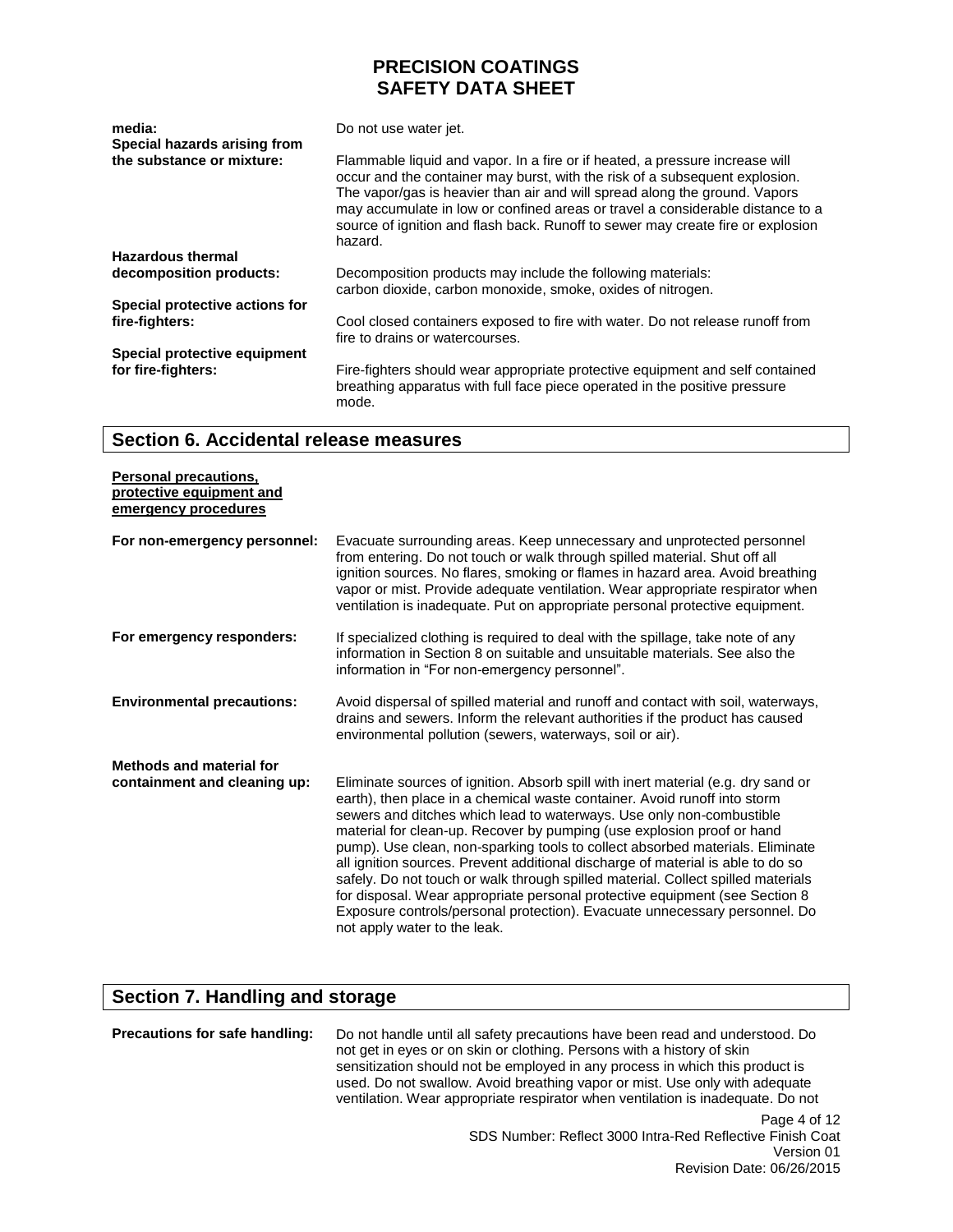enter storage areas and confined spaces unless adequately ventilated. Keep in the original container or an approved alternative made from a compatible material, kept tightly closed when not in use. Store and use away from heat, sparks, open flame or any other ignition source. Use explosion proof electrical equipment. Empty containers retain product residue and can be hazardous. Do not reuse container. Ground and bond containers when transferring material. Eating, drinking and smoking should be prohibited in areas where this material is handled, stored and processed. Workers should wash hands and face before eating, drinking and smoking. Remove contaminated clothing and protective equipment before entering eating areas. See also Section 8 for additional information on hygiene measures.

#### **Conditions for safe storage, including any incompatibilities:**

Store in accordance with local regulations. Store in original container protected from direct sunlight in a dry, cool and well-ventilated area, away from incompatible materials (see Section 10) and food and drink. Store locked up. Eliminate all ignition sources. Separate from oxidizing materials. Keep container tightly closed and sealed until ready for use. Containers that have been opened must be carefully resealed and kept upright to prevent leakage. Do not store in unlabeled containers. Use appropriate containment to avoid environmental contamination.

### **Section 8. Exposure controls / personal protection**

### **Control parameters**

**Occupational exposure limits**

| <b>U.S. ACGIH Threshold Limit Values</b>                           |             |                   |                                                                                                 |
|--------------------------------------------------------------------|-------------|-------------------|-------------------------------------------------------------------------------------------------|
| <b>Components</b>                                                  | <b>Type</b> | Value             | Form                                                                                            |
| Aluminum hydroxide                                                 | <b>TWA</b>  | 1 $mg/m3$         | Respirable fraction                                                                             |
| Titanium dioxide                                                   | <b>TWA</b>  | $10 \text{ mg/m}$ |                                                                                                 |
| Aluminum powder                                                    | <b>TWA</b>  | 1 $mg/m3$         | Respirable fraction                                                                             |
| U.S. OSHA Table Z-1 Limits for Air Contaminants (29 CFR 1910.1000) |             |                   |                                                                                                 |
| <b>Components</b>                                                  | Type        | Value             | <b>Form</b>                                                                                     |
| Titanium dioxide                                                   | PEL         | 15mg/m3           | <b>Total dust</b>                                                                               |
| Aluminum powder                                                    | PEL         | $5$ mg/m $3$      | Respirable dust                                                                                 |
| U.S. OSHA Table Z-3 (29 CFR 1910.1000)                             |             |                   |                                                                                                 |
| <b>Components</b>                                                  | Type        | <b>Value</b>      | Form                                                                                            |
| Silicon dioxide                                                    | <b>TWA</b>  | $0.8$ mg/m $3$    |                                                                                                 |
|                                                                    |             | 20mppcf           |                                                                                                 |
| Appropriate engineering                                            |             |                   |                                                                                                 |
| controls:                                                          |             |                   | Use only with adequate ventilation. Use process enclosures, local exhaust ventilation or other  |
|                                                                    |             |                   | engineering controls to keep worker exposure to airborne contaminants below any                 |
|                                                                    |             |                   | recommended or statutory limits. The engineering controls also need to keep gas, vapor or dust  |
|                                                                    |             |                   | concentrations below any lower explosive limits. Use explosion-proof ventilation equipment.     |
| <b>Individual protection measures</b>                              |             |                   |                                                                                                 |
| <b>Hygiene measures:</b>                                           |             |                   | Wash hands, forearms and face thoroughly after handling chemical products, before eating,       |
|                                                                    |             |                   | smoking and using the lavatory and at the end of the working period. Appropriate techniques     |
|                                                                    |             |                   | should be used to remove potentially contaminated clothing. Wash contaminated clothing before   |
|                                                                    |             |                   | reusing. Ensure that eyewash stations and safety showers are close to the workstation location. |
| <b>Eye/face protection:</b>                                        |             |                   | Safety glasses equipped with side shields are recommended as minimum protection in industrial   |
|                                                                    | settings.   |                   |                                                                                                 |
| <b>Skin protection</b>                                             |             |                   |                                                                                                 |
|                                                                    |             |                   | Page 5 of 12                                                                                    |
|                                                                    |             |                   | SDS Number: Reflect 3000 Intra-Red Reflective Finish Coat                                       |

Version 01 Revision Date: 06/26/2015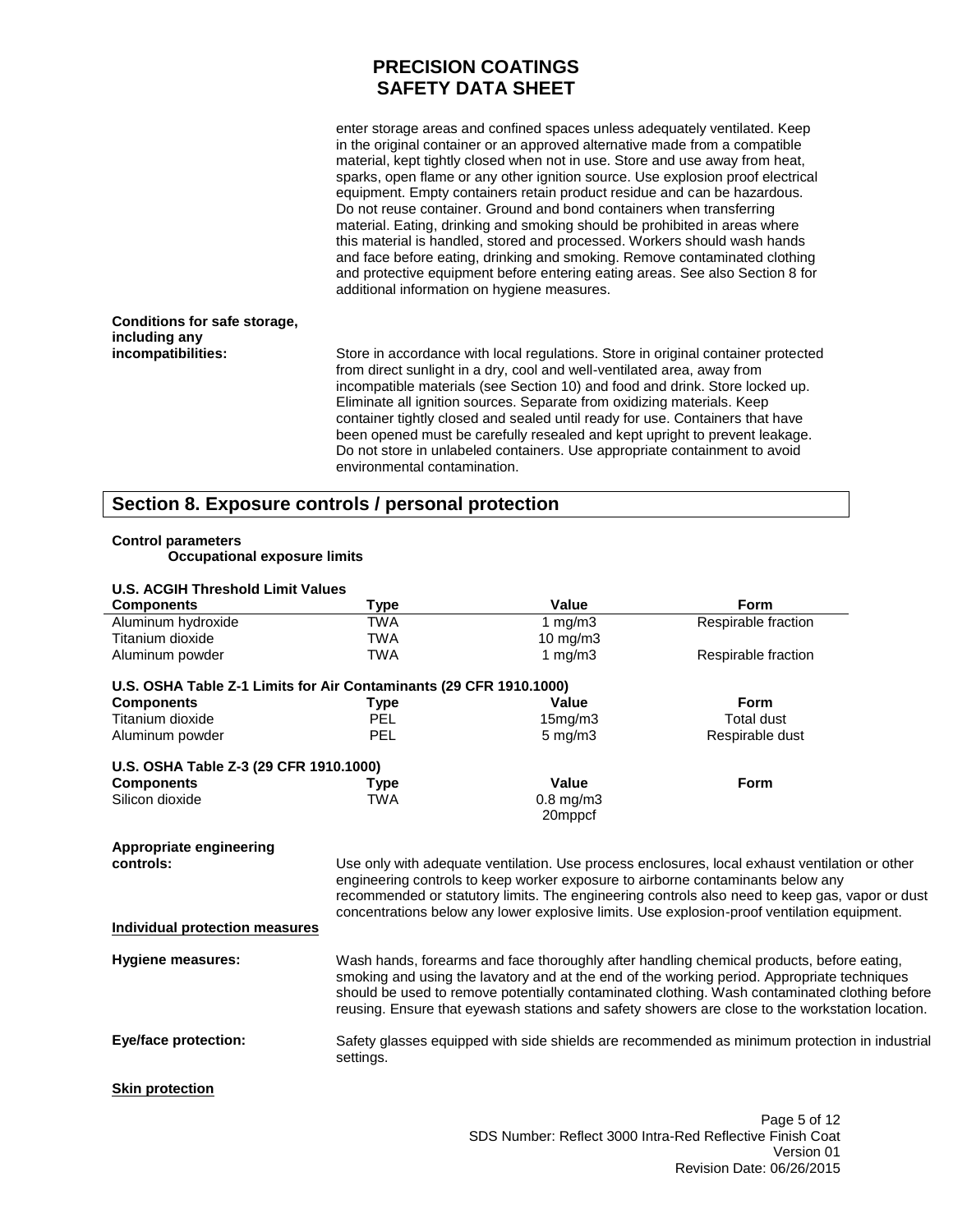| Hand protection:               | Chemical-resistant gloves complying with an approved standard should be worn at all times<br>when handling chemical products if a risk assessment indicates this is necessary. Considering<br>the parameters specified by the glove manufacturer, check during use that the gloves are still<br>retaining their protective properties. It should be noted that the time to breakthrough for any<br>glove material may be different for different glove manufacturers. |
|--------------------------------|-----------------------------------------------------------------------------------------------------------------------------------------------------------------------------------------------------------------------------------------------------------------------------------------------------------------------------------------------------------------------------------------------------------------------------------------------------------------------|
| <b>Body protection:</b>        | Personal protective equipment for the body should be selected based on the task being<br>performed and the risks involved and should be approved by a specialist before handling this<br>product.                                                                                                                                                                                                                                                                     |
| Other skin protection:         | Appropriate footwear and any additional skin protection measures should be selected based on<br>the task being performed and the risks involved and should be approved by a specialist before<br>handling this product.                                                                                                                                                                                                                                               |
| <b>Respiratory protection:</b> | Use a properly fitted, air-purifying or supplied-air respirator complying with an approved standard<br>if a risk assessment indicated this is necessary. Respirator selection must be based on known or<br>anticipated exposure levels, the hazards of the product and the safe working limits of the<br>selected respirator.                                                                                                                                         |

# **Section 9. Physical & Chemical Properties**

### **Appearance**

| <b>Physical state:</b><br>Form:<br>Color:          | Liquid<br>Liquid<br>Opaque                       |  |
|----------------------------------------------------|--------------------------------------------------|--|
| Odor:                                              | Pungent                                          |  |
| <b>Odor threshold:</b>                             | Not available                                    |  |
| pH:                                                | Not available                                    |  |
| <b>Melting point/freezing point:</b>               | Not available                                    |  |
| Initial boiling point and boiling<br>range:        | 139.3°C (282.7°F)                                |  |
| <b>Flash point:</b>                                | 42.8°C (109°F) (Tag closed cup)                  |  |
| <b>Evaporation rate:</b>                           | Not available                                    |  |
| Upper/lower flammability or<br>explosive limits:   | Not available                                    |  |
| Vapor pressure:                                    | Not available                                    |  |
| Vapor density:                                     | 1 Air = $1$<br>⋗                                 |  |
| <b>Relative density:</b>                           | 1.2369-1.1.3569                                  |  |
| Solubility(ies):                                   | Insoluble in the following materials: cold water |  |
| <b>Partition coefficient: n-</b><br>octanol/water: | Not available                                    |  |
| Auto-ignition temperature:                         | Not available                                    |  |
| <b>Decomposition temperature:</b>                  | Not available                                    |  |
|                                                    |                                                  |  |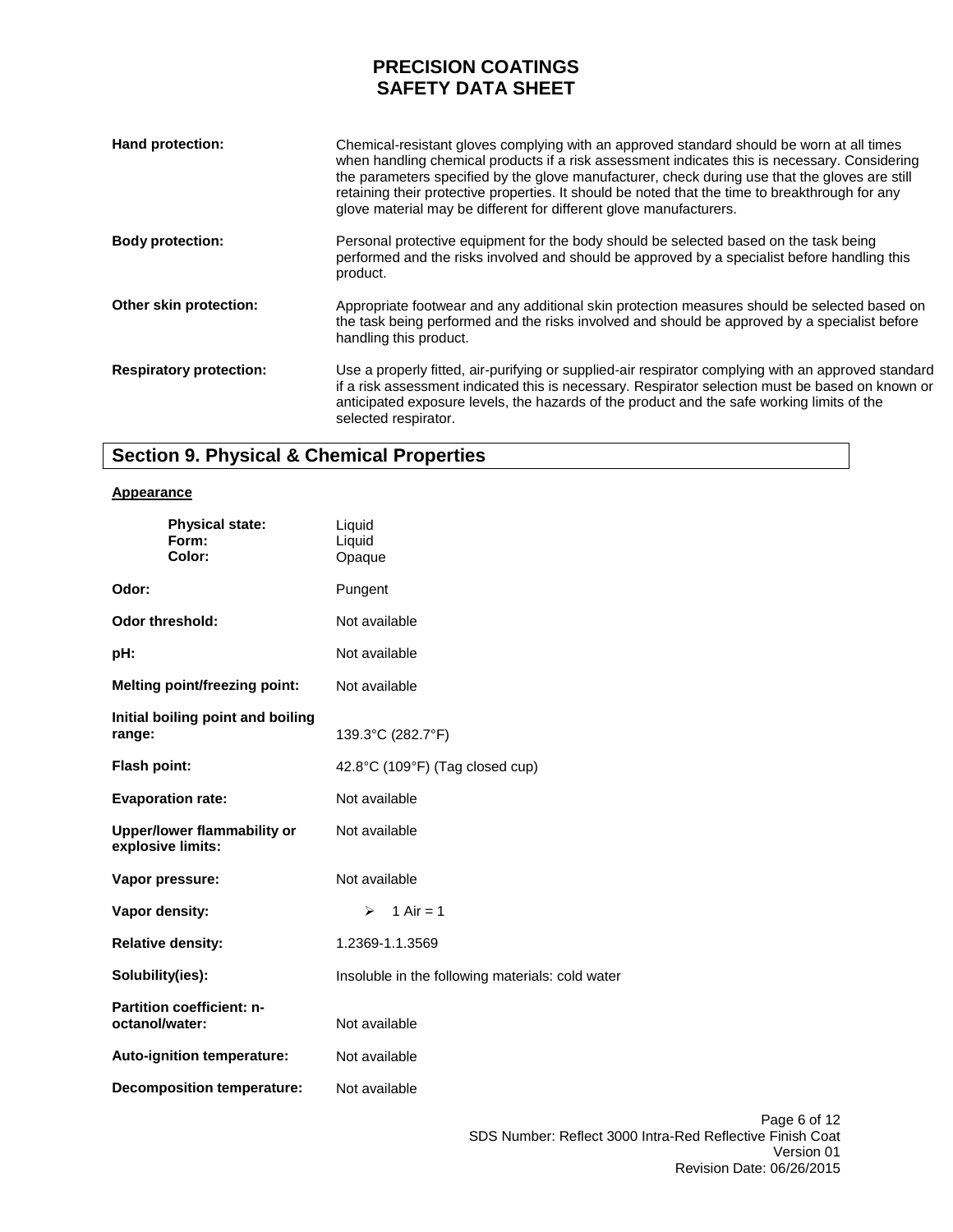| <b>Viscosity:</b>                             | Not available             |  |  |
|-----------------------------------------------|---------------------------|--|--|
| VOC (mixed less water &<br>exempt compounds): | Less than 25 grams/liter  |  |  |
| <b>Other information:</b>                     | No additional information |  |  |

# **Section 10. Chemical stability & reactivity information**

| <b>Reactivity:</b>                            | None known.                                                                                                                                                                                                                             |
|-----------------------------------------------|-----------------------------------------------------------------------------------------------------------------------------------------------------------------------------------------------------------------------------------------|
| <b>Chemical stability:</b>                    | Stable.                                                                                                                                                                                                                                 |
| <b>Possibility of</b><br>hazardous reactions: | None known.                                                                                                                                                                                                                             |
| <b>Conditions to avoid:</b>                   | All possible sources of ignition (heat, sparks, flame). Do not pressurize, cut, weld, braze,<br>solder, drill, grind or expose containers to heat or sources of ignition. Do not allow vapor<br>to accumulate in low or confined areas. |
| Incompatible<br>materials:                    | Strong oxidizing agents. Strong acids. Strong alkalis.                                                                                                                                                                                  |
|                                               |                                                                                                                                                                                                                                         |
| <b>Hazardous</b><br>decomposition             |                                                                                                                                                                                                                                         |
| products:                                     | Under normal conditions of storage and use, hazardous decomposition products should<br>not be produced.                                                                                                                                 |

# **Section 11. Toxicological information**

| Information on toxicological<br><u>effects</u> |               |
|------------------------------------------------|---------------|
| <b>Acute toxicity</b>                          |               |
| <b>Conclusion/summary:</b>                     | Not available |
|                                                |               |
| Oral:                                          | Not available |
| Dermal:                                        | Not available |
| Inhalation:                                    | Not available |
| <b>Irritation/Corrosion</b>                    |               |
| Skin:                                          | Not available |
| Eyes:                                          | Not available |
| <b>Respiratory:</b>                            | Not available |
| <b>Sensitization</b>                           |               |
| Skin:                                          | Not available |
| <b>Respiratory:</b>                            | Not available |
| <b>Mutagenicity</b>                            |               |
|                                                |               |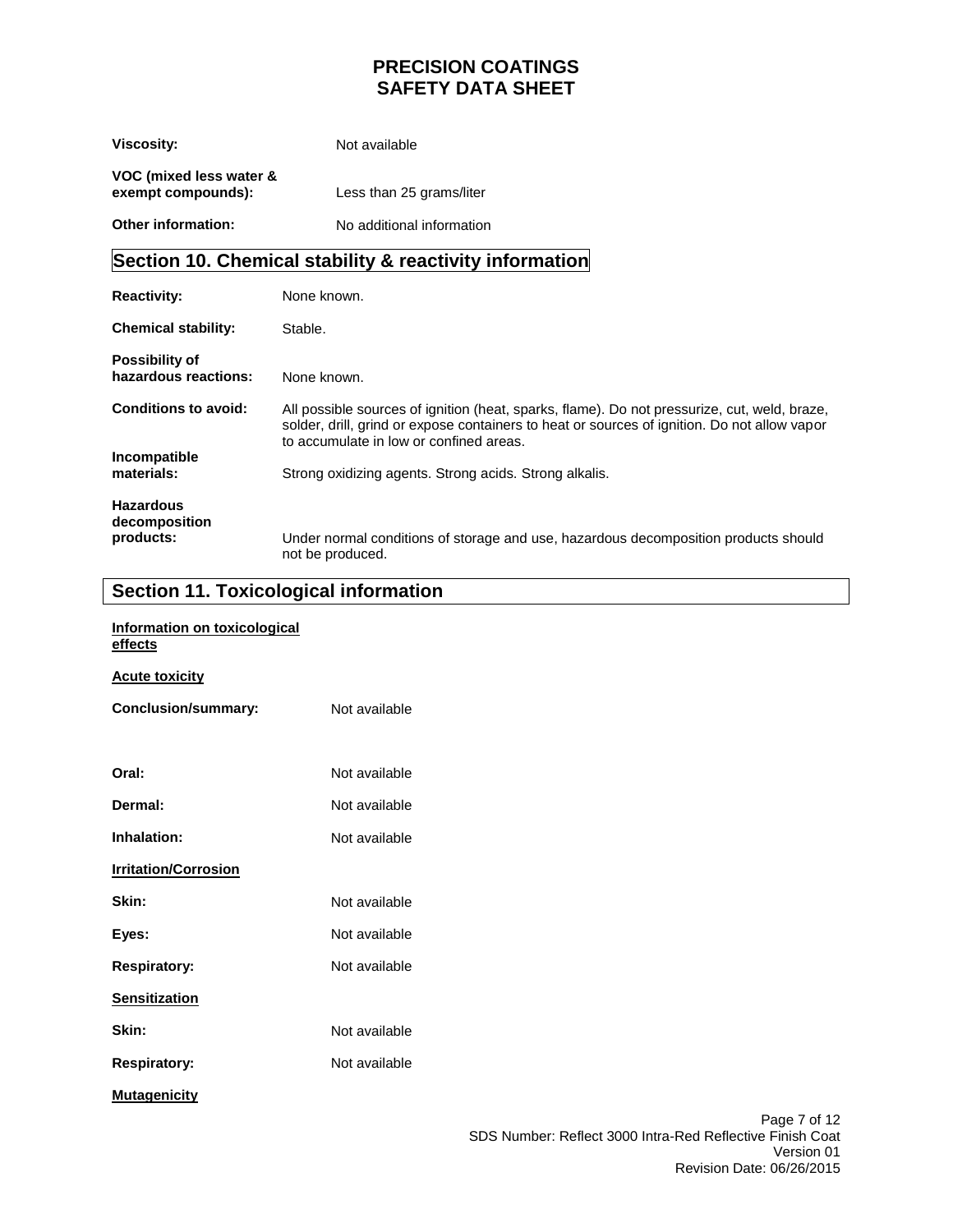| <b>Conclusion/Summary:</b> | Not available                                                                                                                                                                                                                                                                                                                                                                                                                                                                                                                                                                                                                                                                                                                                                                                                                                                                                                                                                                                                                                                                                                                                                                                                                                                                                                                                                                                                                                                                                                                                                                                                                                                                                                                                                                                           |
|----------------------------|---------------------------------------------------------------------------------------------------------------------------------------------------------------------------------------------------------------------------------------------------------------------------------------------------------------------------------------------------------------------------------------------------------------------------------------------------------------------------------------------------------------------------------------------------------------------------------------------------------------------------------------------------------------------------------------------------------------------------------------------------------------------------------------------------------------------------------------------------------------------------------------------------------------------------------------------------------------------------------------------------------------------------------------------------------------------------------------------------------------------------------------------------------------------------------------------------------------------------------------------------------------------------------------------------------------------------------------------------------------------------------------------------------------------------------------------------------------------------------------------------------------------------------------------------------------------------------------------------------------------------------------------------------------------------------------------------------------------------------------------------------------------------------------------------------|
| <b>Carcinogenicity</b>     |                                                                                                                                                                                                                                                                                                                                                                                                                                                                                                                                                                                                                                                                                                                                                                                                                                                                                                                                                                                                                                                                                                                                                                                                                                                                                                                                                                                                                                                                                                                                                                                                                                                                                                                                                                                                         |
| <b>Conclusion/Summary:</b> | Product contains less than 0.2% styrene CAS 100-42-5.<br>Carcinogenic categories for styrene:<br>IRAC: 2B<br>NTP: R<br>OSHA: None                                                                                                                                                                                                                                                                                                                                                                                                                                                                                                                                                                                                                                                                                                                                                                                                                                                                                                                                                                                                                                                                                                                                                                                                                                                                                                                                                                                                                                                                                                                                                                                                                                                                       |
|                            | Titanium dioxide: In lifetime inhalation studies rats were exposed for 2 years to<br>respectively 10, 50 and 250 mg/m3 of respirable TiO2. Slight lung fibrosis was<br>observed at 50 and 250 mg/m3 levels. Microscopic lung tumors were also<br>observed in 13 percent of the rats exposed to 250 mg/m3, an exposure level that<br>caused lung overloading and impairment of rat lungs clearance mechanisms.<br>In further studies, these tumors were found to occur only under particle overload<br>conditions in a uniquely sensitive species, the rat, and have little or no relevance<br>for humans. The pulmonary inflammatory response to TiO2 particles exposure<br>was also found to be much more severe in rats than in other rodent species.<br>In February 2006, IARC has re-evaluated Titanium dioxide as pertaining to Group<br>2B: "possibly carcinogenic to humans", based upon inadequate evidence in<br>humans and sufficient evidence in experimental animals for the carcinogenicity of<br>titanium dioxide. IARC evaluation guidelines consider the generation of tumors, in<br>2 different studies within the same animal species, to be adequate criteria for an<br>assessment of sufficient evidence.<br>The conclusions of several epidemiology studies on more than 20000 TiO2<br>industry workers in Europe and the USA did not suggest a carcinogenic effect of<br>TiO2 dust on the human lung. Mortality from other chronic diseases, including<br>other respiratory diseases, was also not associated with exposure to TiO2 dust.<br>Based upon all available study results, DuPont scientists conclude that titanium<br>dioxide will not cause lung cancer or chronic respiratory diseases in humans at<br>concentrations experienced in the workplace.<br>Carbon black: |
|                            | <b>ANIMAL TOXICITY:</b>                                                                                                                                                                                                                                                                                                                                                                                                                                                                                                                                                                                                                                                                                                                                                                                                                                                                                                                                                                                                                                                                                                                                                                                                                                                                                                                                                                                                                                                                                                                                                                                                                                                                                                                                                                                 |
|                            | Rat, oral, duration 2 years<br>Effect: no tumors.                                                                                                                                                                                                                                                                                                                                                                                                                                                                                                                                                                                                                                                                                                                                                                                                                                                                                                                                                                                                                                                                                                                                                                                                                                                                                                                                                                                                                                                                                                                                                                                                                                                                                                                                                       |
|                            | Mouse, oral, duration 2 years<br>Effect: no tumors.                                                                                                                                                                                                                                                                                                                                                                                                                                                                                                                                                                                                                                                                                                                                                                                                                                                                                                                                                                                                                                                                                                                                                                                                                                                                                                                                                                                                                                                                                                                                                                                                                                                                                                                                                     |
|                            | Rat, inhalation, duration 2 years<br>Target organ: lungs.<br>Effect: inflammation, fibrosis, tumors.                                                                                                                                                                                                                                                                                                                                                                                                                                                                                                                                                                                                                                                                                                                                                                                                                                                                                                                                                                                                                                                                                                                                                                                                                                                                                                                                                                                                                                                                                                                                                                                                                                                                                                    |
|                            | Note: Tumors in the rat lung are considered to be related to the "lung<br>overload" rather than to a specific chemical effect of carbon black itself in<br>the lung. These effects in rats have been reported in many studies on<br>other poorly soluble inorganic particles and appear to be rat specific<br>(ILSI, 2000). Tumors have not been observed in other species (i.e.,<br>mouse and hamster) for carbon black or other poorly soluble particles<br>under similar circumstances and study conditions.                                                                                                                                                                                                                                                                                                                                                                                                                                                                                                                                                                                                                                                                                                                                                                                                                                                                                                                                                                                                                                                                                                                                                                                                                                                                                         |
|                            | MORTALITY STUDIES (HUMAN DATA):                                                                                                                                                                                                                                                                                                                                                                                                                                                                                                                                                                                                                                                                                                                                                                                                                                                                                                                                                                                                                                                                                                                                                                                                                                                                                                                                                                                                                                                                                                                                                                                                                                                                                                                                                                         |
|                            | A study on carbon black production workers in the UK (Sorahan, 2001)<br>found an increased risk of lung cancer in two of the five plants studied;<br>however, the increase was not related to the dose of carbon black. Thus,                                                                                                                                                                                                                                                                                                                                                                                                                                                                                                                                                                                                                                                                                                                                                                                                                                                                                                                                                                                                                                                                                                                                                                                                                                                                                                                                                                                                                                                                                                                                                                           |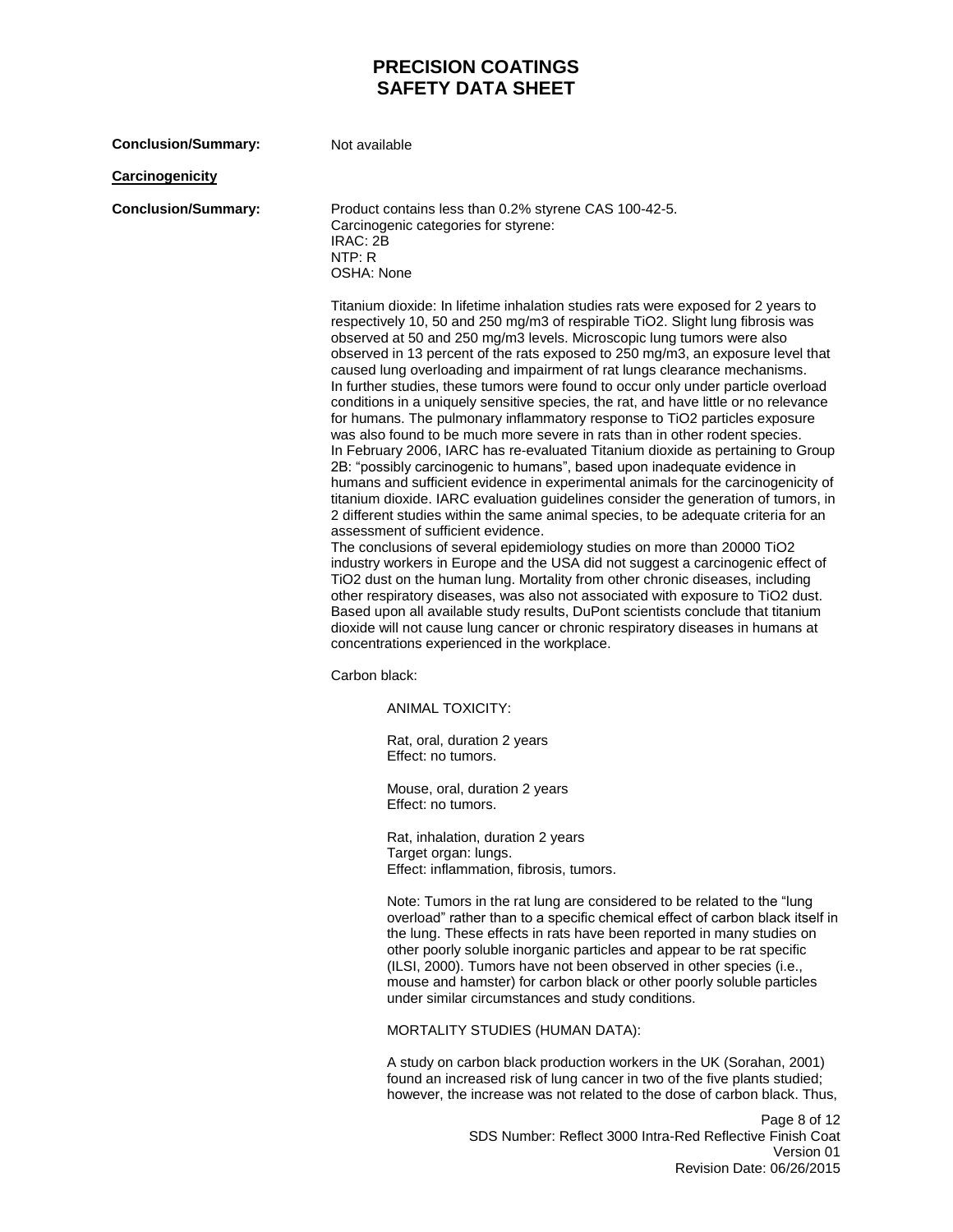the authors did not consider the increased risk in lung cancer to be due to carbon black exposure. A German study of carbon black workers at one plant (Morfeld, 2006; Buechte, 2006) found a similar increase in lung cancer risk but, like the Sorahan, 2001 (UK study), found no association with carbon black exposure. A large US study of 18 plants showed a reduction in lung cancer risk in carbon black production workers (Dell, 2006). Based upon these studies, the February 2006 Working Group at the International Agency for Research on Cancer (IARC) concluded that the human evidence for carcinogenicity was inadequate (IARC, 2010).

Since the IARC evaluation of carbon black, Sorahan and Harrington (2007) have re-analyzed the UK study data using an alternative exposure hypothesis and found a positive association with carbon black exposure in two of the five plants. The same exposure hypothesis was applied by Morfeld and McCunney (2009) to the German cohort; in contrast, they found no association between carbon black exposure and lung cancer risk and, thus, no support for the alternative exposure hypothesis used by Sorahan and Harrington.

Over, as a result of these detailed investigations, no causative link between carbon black exposure and cancer risk in humans has been demonstrated.

### IARC CANCER CLASSIFICATION:

In 2006 IARC re-affirmed its 1995 finding that there is "inadequate evidence" from human health studies to assess whether carbon black causes cancer in humans. IARC concluded that there is "sufficient evidence" in experimental animal studies for the carcinogenicity of carbon black. IARC's overall evaluation is that carbon black is "possibly carcinogenic to humans (Group 2B)". This conclusion was based on IARC's guidelines, which generally require such a classification if one species exhibits carcinogenicity in two or more animal studies (IARC, 2010).

Solvent extracts of carbon black were used in one study of rats in which skin tumors were found after dermal application and several studies of mice in which sarcomas were found following subcutaneous injection. IARC concluded that there was "sufficient evidence" that carbon black extracts can cause cancer in animals (Group 2B).

### ACGIH CANCER CLASSIFICATION:

Confirmed Animal Carcinogen with Unknown Relevance to Humans (Category A3 Carcinogen).

| Reproductive toxicity                                        | Not available                                          |
|--------------------------------------------------------------|--------------------------------------------------------|
| <b>Conclusion/Summary:</b>                                   |                                                        |
| Specific target organ toxicity<br>(single exposure <u>):</u> | Not available                                          |
| Specific target organ toxicity<br>(repeated exposure):       | Not available                                          |
| <b>Aspiration hazard:</b>                                    | Not available                                          |
| Information on likely routes of<br>exposure:                 | Routes of entry anticipated: Oral, Dermal, Inhalation. |
|                                                              |                                                        |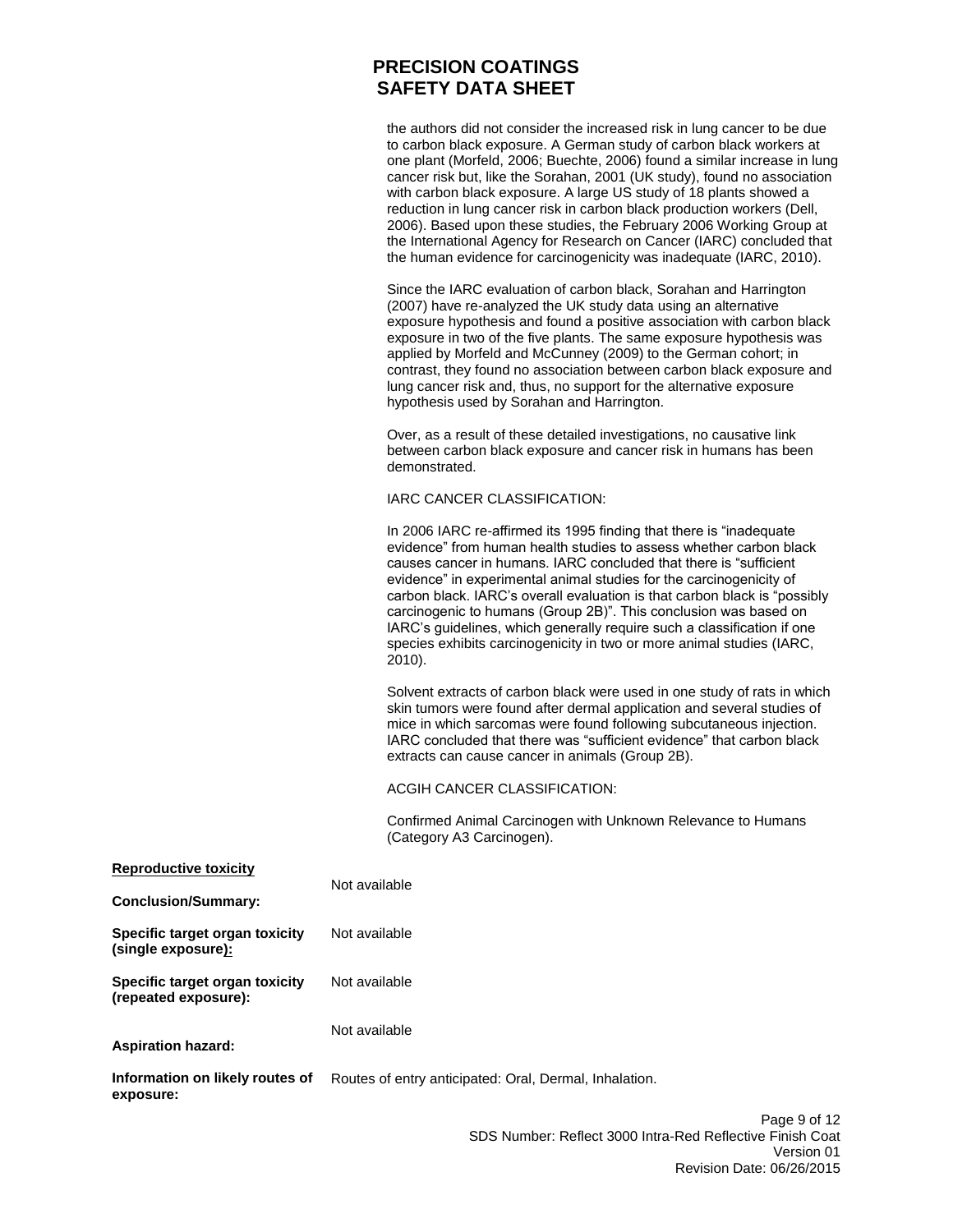| Potential acute health effects:                                                                                          |                                                                                                                                                                                              |
|--------------------------------------------------------------------------------------------------------------------------|----------------------------------------------------------------------------------------------------------------------------------------------------------------------------------------------|
| Eye contact:                                                                                                             | Causes serious eye irritation.                                                                                                                                                               |
| Inhalation:                                                                                                              | Harmful if inhaled. Can cause central nervous system (CNS) depression. May<br>cause drowsiness and dizziness.                                                                                |
| <b>Skin contact:</b>                                                                                                     | Causes skin irritation.                                                                                                                                                                      |
| Ingestion:                                                                                                               | Can cause central nervous system (CNS) depression. Irritating to mouth, throat<br>and stomach.                                                                                               |
| <b>Symptoms related to the</b><br>physical, chemical and<br>toxicological characteristics<br>Eye contact:<br>Inhalation: | Adverse symptoms may include pain or irritation, watering, redness.<br>Adverse symptoms may include nausea or vomiting, headache,<br>drowsiness/fatigue, dizziness/vertigo, unconsciousness. |
| <b>Skin contact:</b><br>Ingestion:                                                                                       | Adverse symptoms may include irritation, redness.<br>Adverse symptoms may include nausea or vomiting.                                                                                        |
| <b>Potential chronic health</b><br>effects:                                                                              | Overexposure may cause nervous system damage. Overexposure may cause<br>kidney damage. May cause liver disorder (e.g., edema, proteinuria) and damage.                                       |

# **Section 12. Ecological information**

| <b>Toxicity</b><br><b>Acute toxicity</b> | Fish                                                                      |                                                                                                                       |
|------------------------------------------|---------------------------------------------------------------------------|-----------------------------------------------------------------------------------------------------------------------|
|                                          | Product:                                                                  | Not available                                                                                                         |
|                                          | <b>Specified substances:</b><br>Aluminum powder                           | LC-50 (96 h): less than or equal to 0.16 mg/l                                                                         |
|                                          | <b>Aquatic invertebrates</b><br>Product:                                  | Not available                                                                                                         |
|                                          | <b>Chronic toxicity</b><br>Fish<br>Product:                               | Not available                                                                                                         |
|                                          | <b>Aquatic invertebrates</b><br>Product:                                  | Not available                                                                                                         |
|                                          | <b>Toxicity to aquatic plants</b><br>Product:                             | Not available                                                                                                         |
|                                          | <b>Specified substances:</b>                                              | Not available                                                                                                         |
|                                          | <b>Persistence and degradability</b><br><b>Biodegradation</b><br>Product: |                                                                                                                       |
|                                          |                                                                           | Not available                                                                                                         |
|                                          | <b>Specified substances:</b>                                              | Not available                                                                                                         |
|                                          |                                                                           | Page 10 of 12<br>$0.00 \text{ M}$ and $\sim 0.4$ and $0.000 \text{ km}$ $\sim 0.4 \text{ M}$ and $\sim 0.1 \text{ M}$ |

SDS Number: Reflect 3000 Intra-Red Reflective Finish Coat Version 01 Revision Date: 06/26/2015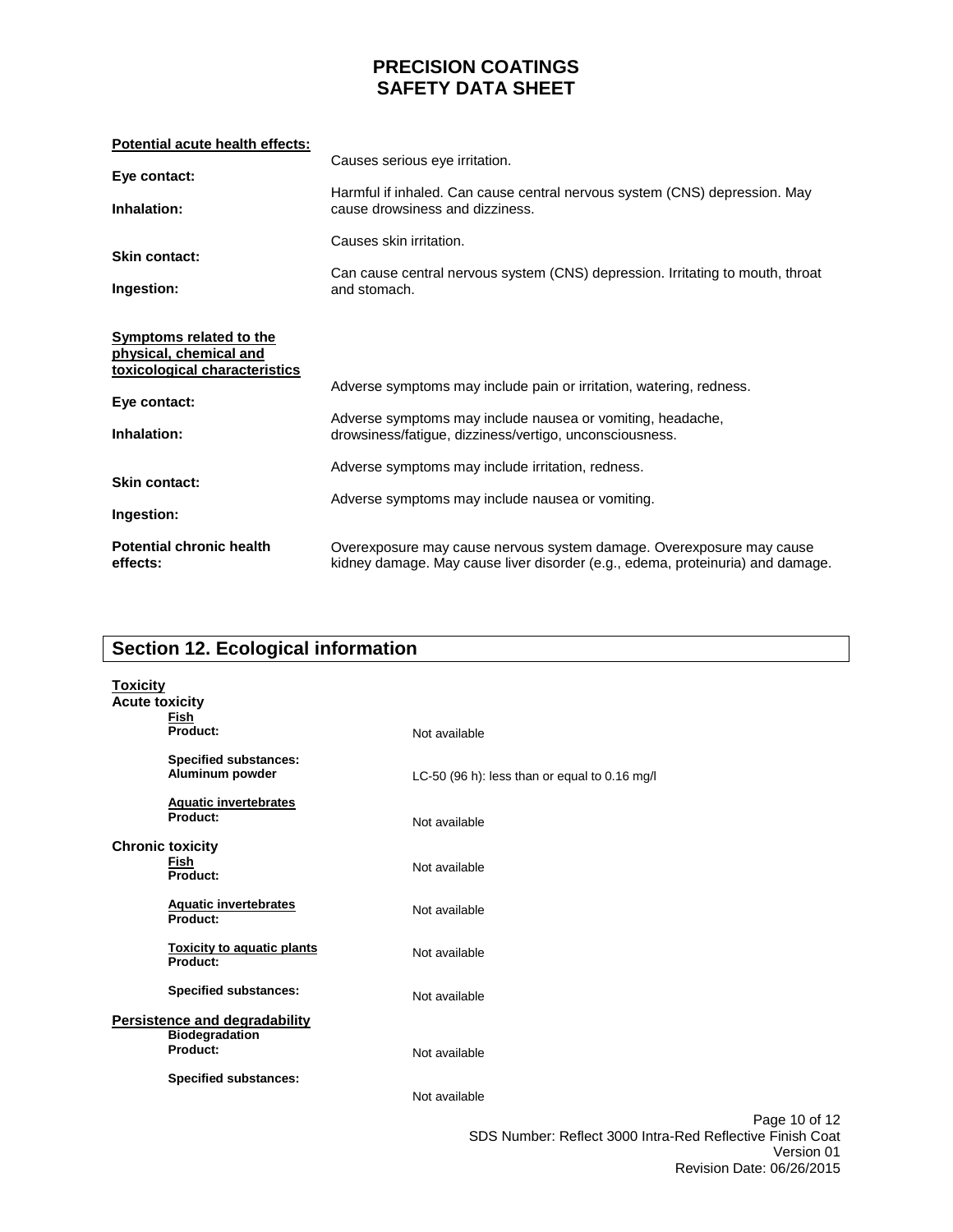| <b>Biological Oxygen Demand</b>            |               |
|--------------------------------------------|---------------|
| Product:                                   | Not available |
| <b>Specified substances:</b>               | Not available |
| <b>Chemical Oxygen Demand</b><br>Product:  | Not available |
| <b>Specified substances:</b>               | Not available |
| <b>BOD/COD ratio:</b>                      | Not available |
| <b>Bioaccumulative potential:</b>          | Not available |
| Mobility in soil:                          | Not available |
| <b>Results of PBT and vPvB assessment:</b> | Not available |
| Other adverse effects:                     | Not available |

### **Section 13. Disposal considerations**

**Disposal methods:** Dispose of waste in accordance with all local, state and federal regulations.

### **Section 14. Transport information**

#### **DOT**

**IATA**

| <b>Basic shipping requirements:</b><br><b>UN number</b><br>Proper shipping name<br><b>Hazard class</b><br>Labels required<br><b>Additional information:</b> | UN1263<br>Paint<br>Flammable Liquid<br>3 |
|-------------------------------------------------------------------------------------------------------------------------------------------------------------|------------------------------------------|
| <b>Packaging exceptions</b><br>Packaging non bulk<br>Packaging bulk                                                                                         | 150<br>173<br>242                        |
| <b>Basic shipping requirements:</b><br><b>UN Number</b><br>Proper shipping name<br><b>Hazard class</b><br>Packing group                                     | 1263<br>Paint<br>3                       |

# **Section 15. Regulatory information**

### **US federal regulations**

### **OSHA:**

**SARA Title III Section 313 – Toxic Chemical: Listed Substance:**

**SARA Title III Section 302 Extremely hazardous substances:**

**SARA Title III Section 311/312 Hazard categories:**

**Inventory Status**

This product is hazardous according to OSHA 29 CFR 1910.1200

Styrene CAS 100-42-5

None

Immediate (acute) health hazard Delayed (chronic) health hazard Fire hazard

Page 11 of 12 SDS Number: Reflect 3000 Intra-Red Reflective Finish Coat Version 01 Revision Date: 06/26/2015